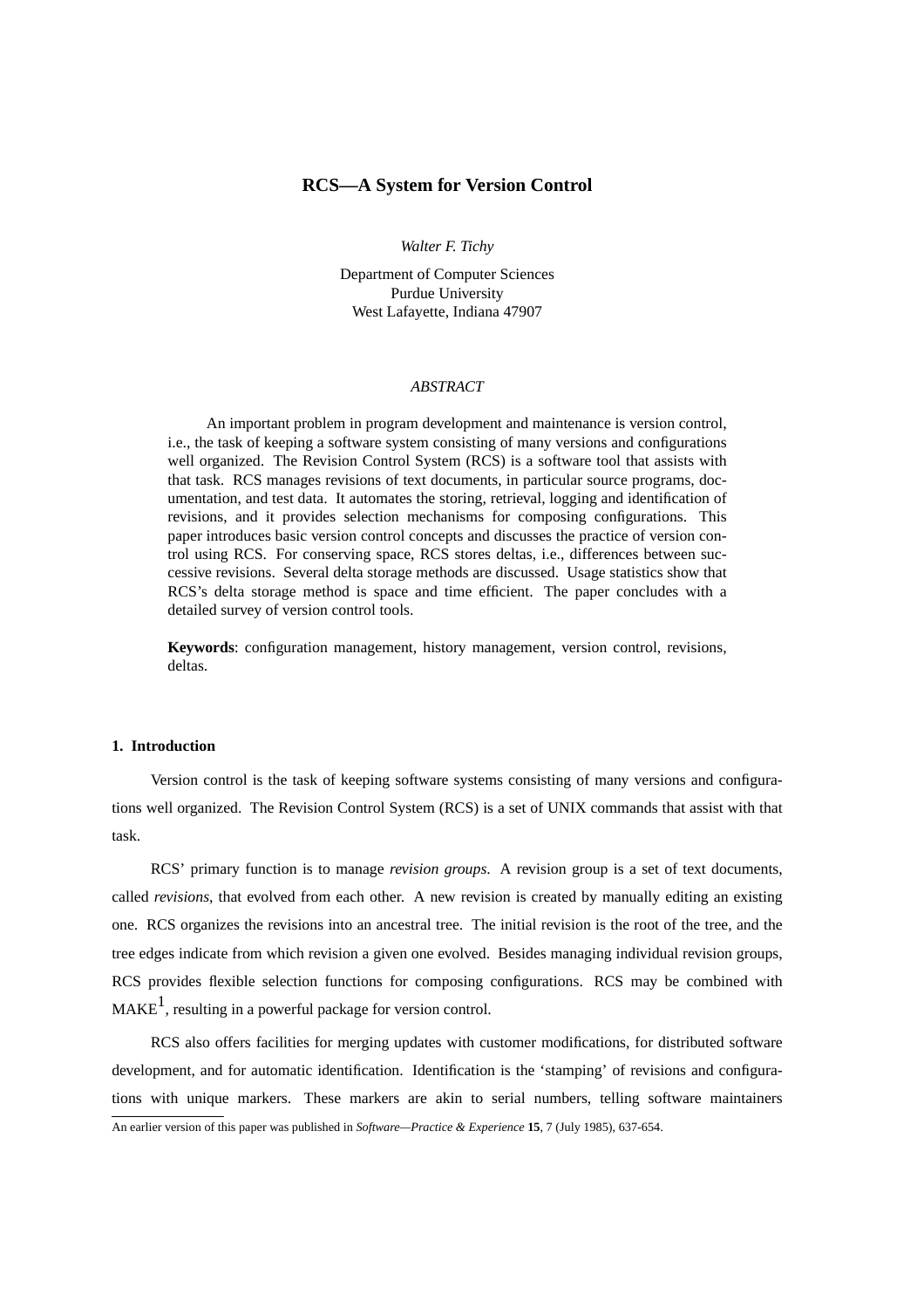unambiguously which configuration is before them.

RCS is designed for both production and experimental environments. In production environments, access controls detect update conflicts and prevent overlapping changes. In experimental environments, where strong controls are counterproductive, it is possible to loosen the controls.

Although RCS was originally intended for programs, it is useful for any text that is revised frequently and whose previous revisions must be preserved. RCS has been applied successfully to store the source text for drawings, VLSI layouts, documentation, specifications, test data, form letters and articles.

This paper discusses the practice of version control using RCS. It also introduces basic version control concepts, useful for clarifying current practice and designing similar systems. Revision groups of individual components are treated in the next three sections, and the extensions to configurations follow. Because of its size, a survey of version control tools appears at the end of the paper.

## **2. Getting started with RCS**

Suppose a text file *f.c* is to be placed under control of RCS. Invoking the check-in command *ci f.c*

creates a new revision group with the contents of *f.c* as the initial revision (numbered 1.1) and stores the group into the file *f.c,v*. Unless told otherwise, the command deletes *f.c*. It also asks for a description of the group. The description should state the common purpose of all revisions in the group, and becomes part of the group's documentation. All later check-in commands will ask for a log entry, which should summarize the changes made. (The first revision is assigned a default log message, which just records the fact that it is the initial revision.)

Files ending in *y* are called *RCS files* (*v* stands for *versions*); the others are called working files. To get back the working file *f.c* in the previous example, execute the check-out command:

*co f.c*

This command extracts the latest revision from the revision group *f.c,v* and writes it into *f.c*. The file *f.c* can now be edited and, when finished, checked back in with *ci*:

*ci f.c*

*Ci* assigns number 1.2 to the new revision. If *ci* complains with the message

*ci error: no lock set by <login>*

then the system administrator has decided to configure RCS for a production environment by enabling the 'strict locking feature'. If this feature is enabled, all RCS files are initialized such that check-in operations require a lock on the previous revision (the one from which the current one evolved). Locking prevents overlapping modifications if several people work on the same file. If locking is required, the revision should have been locked during the check-out by using the option *−l*: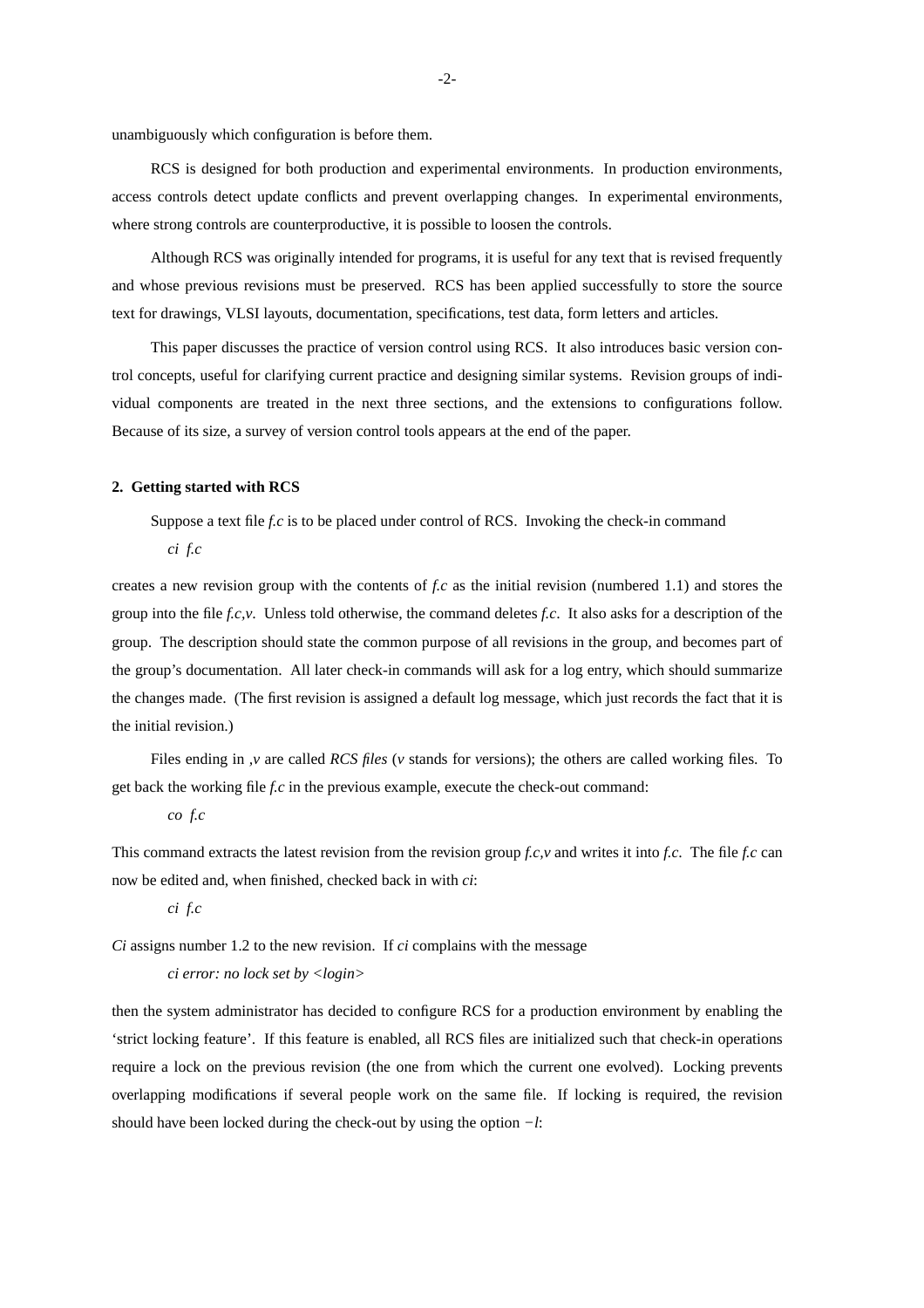## *co −l f.c*

Of course it is too late now for the check-out with locking, because *f.c* has already been changed; checking out the file again would overwrite the modifications. (To prevent accidental overwrites, *co* senses the presence of a working file and asks whether the user really intended to overwrite it. The overwriting check-out is sometimes useful for backing up to the previous revision.) To be able to proceed with the check-in in the present case, first execute

*rcs −l f.c*

This command retroactively locks the latest revision, unless someone else locked it in the meantime. In this case, the two programmers involved have to negotiate whose modifications should take precedence.

If an RCS file is private, i.e., if only the owner of the file is expected to deposit revisions into it, the strict locking feature is unnecessary and may be disabled. If strict locking is disabled, the owner of the RCS file need not have a lock for check-in. For safety reasons, all others still do. Turning strict locking off and on is done with the commands:

*rcs −U f.c* and *rcs −L f.c*

These commands enable or disable the strict locking feature for each RCS file individually. The system administrator only decides whether strict locking is enabled initially.

To reduce the clutter in a working directory, all RCS files can be moved to a subdirectory with the name *RCS*. RCS commands look first into that directory for RCS files. All the commands presented above work with the *RCS* subdirectory without change.†

It may be undesirable that *ci* deletes the working file. For instance, sometimes one would like to save the current revision, but continue editing. Invoking

*ci −l f.c*

checks in *f.c* as usual, but performs an additional check-out with locking afterwards. Thus, the working file does not disappear after the check-in. Similarly, the option *−u* does a check-in followed by a check-out without locking. This option is useful if the file is needed for compilation after the check-in. Both options update the identification markers in the working file (see below).

Besides the operations *ci* and *co*, RCS provides the following commands:

| ident     | extract identification markers                       |
|-----------|------------------------------------------------------|
| rcs       | change RCS file attributes                           |
| rcsclean  | remove unchanged working files (optional)            |
| rcsdiff   | compare revisions                                    |
| rcsfreeze | record a configuration (optional)                    |
| rcsmerge  | merge revisions                                      |
| rlog      | read log messages and other information in RCS files |

<sup>†</sup> Pairs of RCS and working files can actually be specified in 3 ways: a) both are given, b) only the working file is given, c) only the RCS file is given. If a pair is given, both files may have arbitrary path prefixes; RCS commands pair them up intelligently.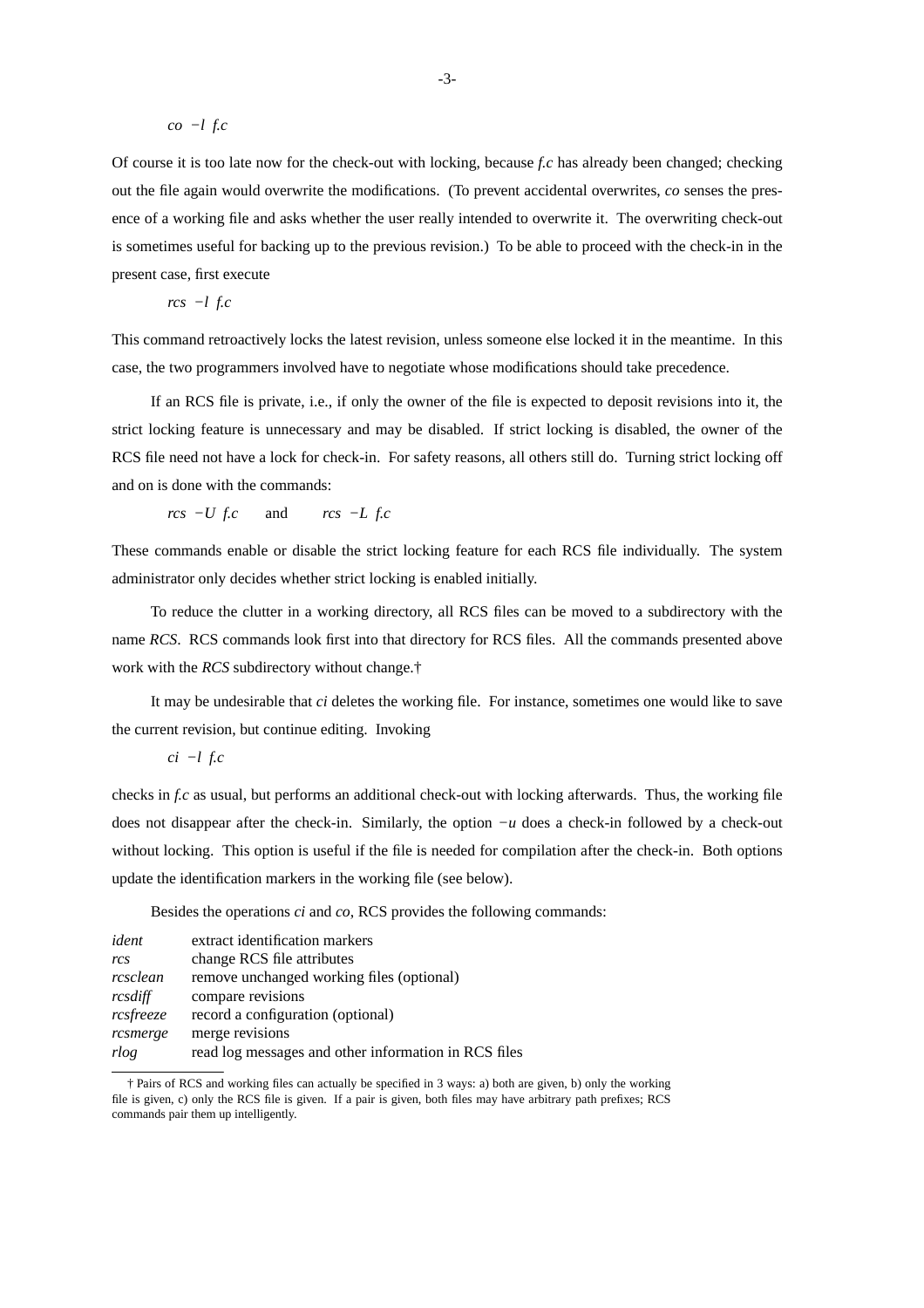A synopsis of these commands appears in the Appendix.

## **2.1. Automatic Identification**

RCS can stamp source and object code with special identification strings, similar to product and serial numbers. To obtain such identification, place the marker

*\$Id\$*

into the text of a revision, for instance inside a comment. The check-out operation will replace this marker with a string of the form

*\$Id: filename revisionnumber date time author state locker \$*

This string need never be touched, because *co* keeps it up to date automatically. To propagate the marker into object code, simply put it into a literal character string. In C, this is done as follows:

*static char rcsid[] = "\$Id\$";*

The command *ident* extracts such markers from any file, in particular from object code. *Ident* helps to find out which revisions of which modules were used in a given program. It returns a complete and unambiguous component list, from which a copy of the program can be reconstructed. This facility is invaluable for program maintenance.

There are several additional identification markers, one for each component of \$Id\$. The marker

*\$Log\$*

has a similar function. It accumulates the log messages that are requested during check-in. Thus, one can maintain the complete history of a revision directly inside it, by enclosing it in a comment. Figure 1 is an edited version of a log contained in revision 4.1 of the file *ci.c*. The log appears at the beginning of the file, and makes it easy to determine what the recent modifications were.

/\*

\*

- \* \$Log: ci.c,v \$
- \* Revision 4.1 1983/05/10 17:03:06 wft
- \* Added option −d and −w, and updated assignment of date, etc. to new delta.
- \* Added handling of default branches.
- \* Revision 3.9 1983/02/15 15:25:44 wft
- \* Added call to fastcopy() to copy remainder of RCS file.
- \* \* Revision 3.8 1983/01/14 15:34:05 wft
- \* Added ignoring of interrupts while new RCS file is renamed;
- \* avoids deletion of RCS files by interrupts.
- \*
- \* Revision 3.7 1982/12/10 16:09:20 wft
- \* Corrected checking of return code from diff.
- \* An RCS file now inherits its mode during the first ci from the working file,
- \* except that write permission is removed.

\*/

Figure 1. Log entries produced by the marker \$Log\$.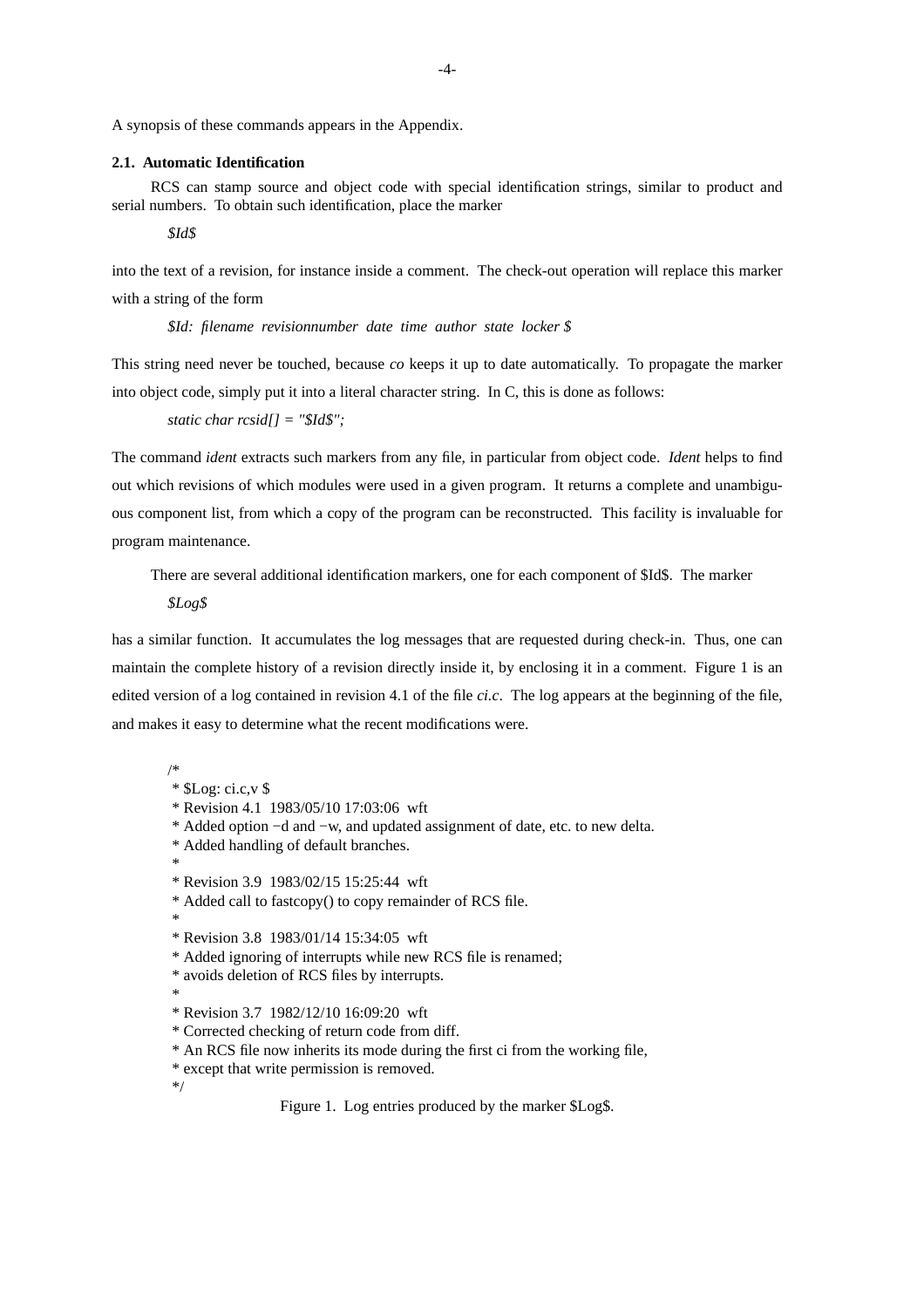Since revisions are stored in the form of differences, each log message is physically stored once, independent of the number of revisions present. Thus, the \$Log\$ marker incurs negligible space overhead.

## **3. The RCS Revision Tree**

RCS arranges revisions in an ancestral tree. The *ci* command builds this tree; the auxiliary command *rcs* prunes it. The tree has a root revision, normally numbered 1.1, and successive revisions are numbered 1.2, 1.3, etc. The first field of a revision number is called the *release number* and the second one the *level number*. Unless given explicitly, the *ci* command assigns a new revision number by incrementing the level number of the previous revision. The release number must be incremented explicitly, using the *−r* option of *ci*. Assuming there are revisions 1.1, 1.2, and 1.3 in the RCS file f.c,v, the command

$$
ci - r2.1 f.c \qquad or \qquad ci - r2 f.c
$$

assigns the number 2.1 to the new revision. Later check-ins without the *−r* option will assign the numbers 2.2, 2.3, and so on. The release number should be incremented only at major transition points in the development, for instance when a new release of a software product has been completed.

## **3.1. When are branches needed?**

A young revision tree is slender: It consists of only one branch, called the trunk. As the tree ages, side branches may form. Branches are needed in the following 4 situations.

## *Temporary fixes*

Suppose a tree has 5 revisions grouped in 2 releases, as illustrated in Figure 2. Revision 1.3, the last one of release 1, is in operation at customer sites, while release 2 is in active development.



#### Figure 2. A slender revision tree.

Now imagine a customer requesting a fix of a problem in revision 1.3, although actual development has moved on to release 2. RCS does not permit an extra revision to be spliced in between 1.3 and 2.1, since that would not reflect the actual development history. Instead, create a branch at revision 1.3, and check in the fix on that branch. The first branch starting at 1.3 has number 1.3.1, and the revisions on that branch are numbered 1.3.1.1, 1.3.1.2, etc. The double numbering is needed to allow for another branch at 1.3, say 1.3.2. Revisions on the second branch would be numbered 1.3.2.1, 1.3.2.2, and so on. The following steps create branch 1.3.1 and add revision 1.3.1.1:

$$
co -r1.3 f.c
$$
 — check out revision 1.3  
edit f.c — change it  
ci -r1.3.1 f.c — check it in on branch 1.3.1

This sequence of commands transforms the tree of Figure 2 into the one in Figure 3. Note that it may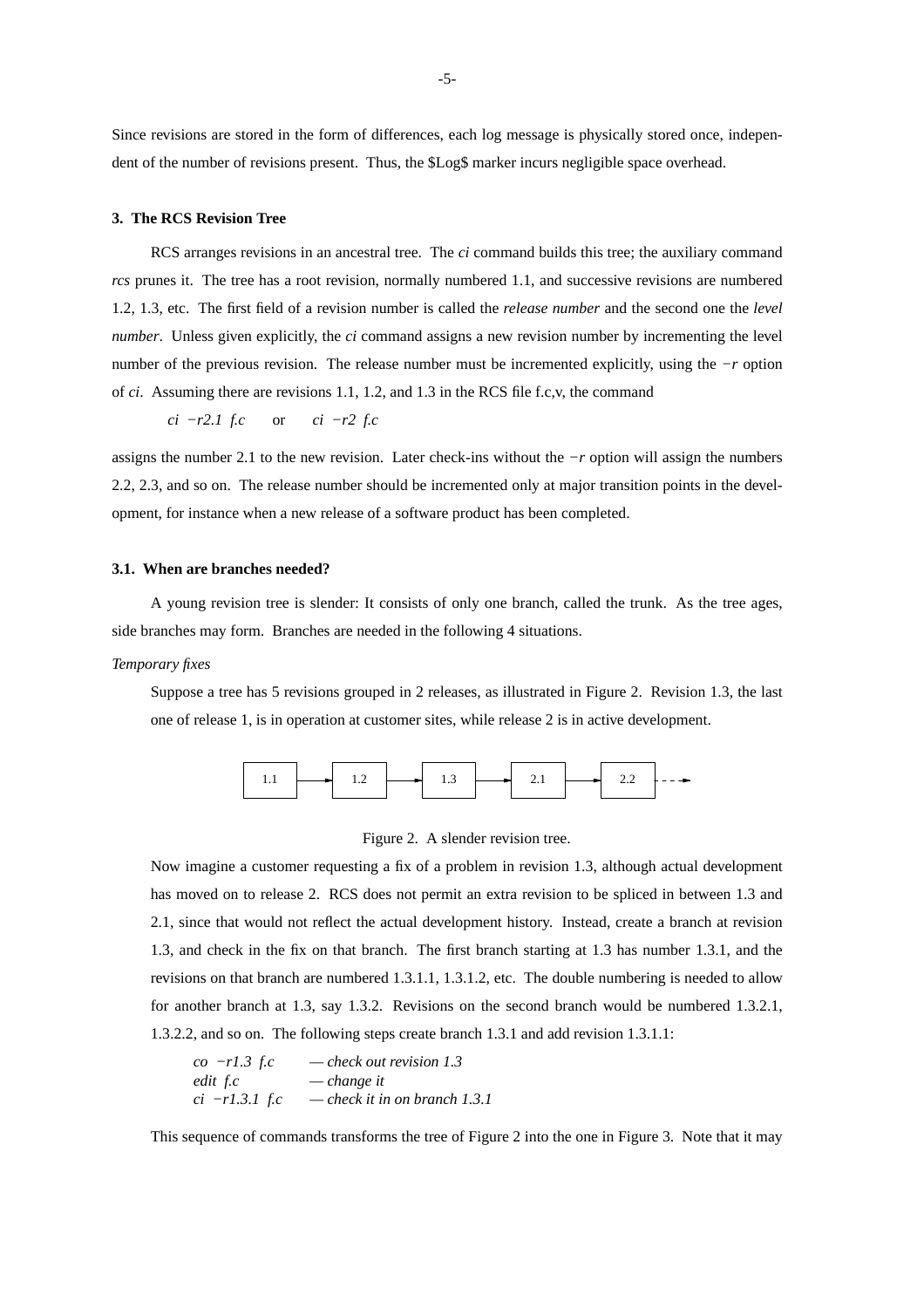

Figure 3. A revision tree with one side branch

#### *Distributed development and customer modifications*

Assume a situation as in Figure 2, where revision 1.3 is in operation at several customer sites, while release 2 is in development. Customer sites should use RCS to store the distributed software. However, customer modifications should not be placed on the same branch as the distributed source; instead, they should be placed on a side branch. When the next software distribution arrives, it should be appended to the trunk of the customer's RCS file, and the customer can then merge the local modifications back into the new release. In the above example, a customer's RCS file would contain the following tree, assuming that the customer has received revision 1.3, added his local modifications as revision 1.3.1.1, then received revision 2.4, and merged 2.4 and 1.3.1.1, resulting in 2.4.1.1.



Figure 4. A customer's revision tree with local modifications.

This approach is actually practiced in the CSNET project, where several universities and a company cooperate in developing a national computer network.

## *Parallel development*

Sometimes it is desirable to explore an alternate design or a different implementation technique in parallel with the main line development. Such development should be carried out on a side branch. The experimental changes may later be moved into the main line, or abandoned.

#### *Conflicting updates*

A common occurrence is that one programmer has checked out a revision, but cannot complete the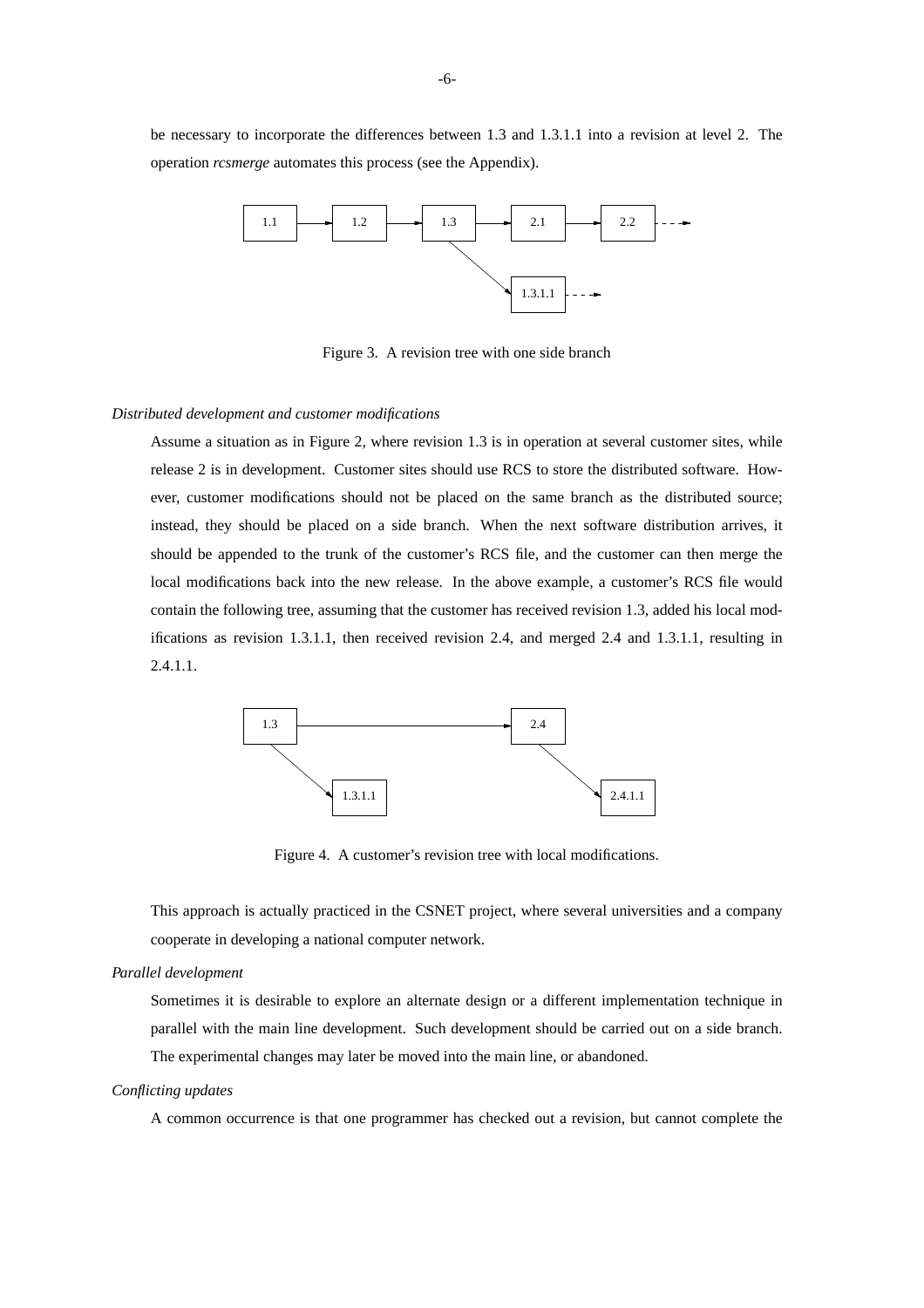assignment for some reason. In the meantime, another person must perform another modification immediately. In that case, the second person should check-out the same revision, modify it, and check it in on a side branch, for later merging.

Every node in a revision tree consists of the following attributes: a revision number, a check-in date and time, the author's identification, a log entry, a state and the actual text. All these attributes are determined at the time the revision is checked in. The state attribute indicates the status of a revision. It is set automatically to 'experimental' during check-in. A revision can later be promoted to a higher status, for example 'stable' or 'released'. The set of states is user-defined.

#### **3.2. Revisions are represented as deltas**

For conserving space, RCS stores revisions in the form of deltas, i.e., as differences between revisions. The user interface completely hides this fact.

A delta is a sequence of edit commands that transforms one string into another. The deltas employed by RCS are line-based, which means that the only edit commands allowed are insertion and deletion of lines. If a single character in a line is changed, the edit scripts consider the entire line changed. The program *diff*<sup>2</sup> produces a small, line-based delta between pairs of text files. A character-based edit script would take much longer to compute, and would not be significantly shorter.

Using deltas is a classical space-time tradeoff: deltas reduce the space consumed, but increase access time. However, a version control tool should impose as little delay as possible on programmers. Excessive delays discourage the use of version controls, or induce programmers to take shortcuts that compromise system integrity. To gain reasonably fast access time for both editing and compiling, RCS arranges deltas in the following way. The most recent revision on the trunk is stored intact. All other revisions on the trunk are stored as reverse deltas. A reverse delta describes how to go backward in the development history: it produces the desired revision if applied to the successor of that revision. This implementation has the advantage that extraction of the latest revision is a simple and fast copy operation. Adding a new revision to the trunk is also fast: *ci* simply adds the new revision intact, replaces the previous revision with a reverse delta, and keeps the rest of the old deltas. Thus, *ci* requires the computation of only one new delta.

Branches need special treatment. The naive solution would be to store complete copies for the tips of all branches. Clearly, this approach would cost too much space. Instead, RCS uses *forward* deltas for branches. Regenerating a revision on a side branch proceeds as follows. First, extract the latest revision on the trunk; secondly, apply reverse deltas until the fork revision for the branch is obtained; thirdly, apply forward deltas until the desired branch revision is reached. Figure 5 illustrates a tree with one side branch.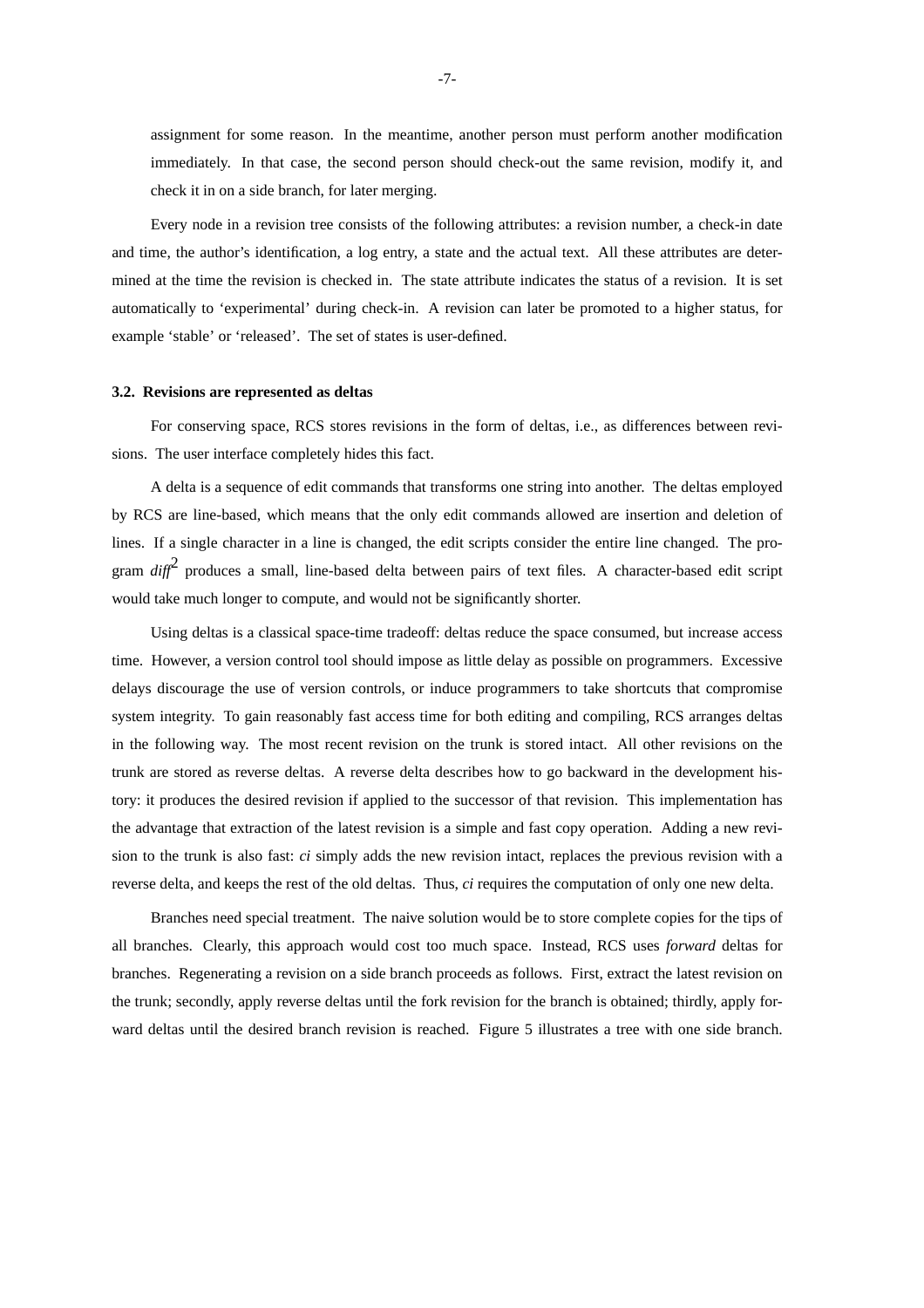

Triangles pointing to the left and right represent reverse and forward deltas, respectively.

Figure 5. A revision tree with reverse and forward deltas.

Although implementing fast check-out for the latest trunk revision, this arrangement has the disadvantage that generation of other revisions takes time proportional to the number of deltas applied. For example, regenerating the branch tip in Figure 5 requires application of five deltas (including the initial one). Since usage statistics show that the latest trunk revision is the one that is retrieved in 95 per cent of all cases (see the section on usage statistics), biasing check-out time in favor of that revision results in significant savings. However, careful implementation of the delta application process is necessary to provide low retrieval overhead for other revisions, in particular for branch tips.

There are several techniques for delta application. The naive one is to pass each delta to a generalpurpose text editor. A prototype of RCS invoked the UNIX editor *ed* both for applying deltas and for expanding the identification markers. Although easy to implement, performance was poor, owing to the high start-up costs and excess generality of *ed*. An intermediate version of RCS used a special-purpose, stream-oriented editor. This technique reduced the cost of applying a delta to the cost of checking out the latest trunk revision. The reason for this behavior is that each delta application involves a complete pass over the preceding revision.

However, there is a much better algorithm. Note that the deltas are line oriented and that most of the work of a stream editor involves copying unchanged lines from one revision to the next. A faster algorithm avoids unnecessary copying of character strings by using a *piece table*. A piece table is a one-dimensional array, specifying how a given revision is 'pieced together' from lines in the RCS file. Suppose piece table  $PT_r$  represents revision *r*. Then  $PT_r[i]$  contains the starting position of line *i* of revision *r*. Application of the next delta transforms piece table  $PT<sub>r</sub>$  into  $PT<sub>r+1</sub>$ . For instance, a delete command removes a series of entries from the piece table. An insertion command inserts new entries, moving the entries following the insertion point further down the array. The inserted entries point to the text lines in the delta. Thus, no I/O is involved except for reading the delta itself. When all deltas have been applied to the piece table, a sequential pass through the table looks up each line in the RCS file and copies it to the output file, updating identification markers at the same time. Of course, the RCS file must permit random access, since the copied lines are scattered throughout that file. Figure 6 illustrates an RCS file with two revisions and the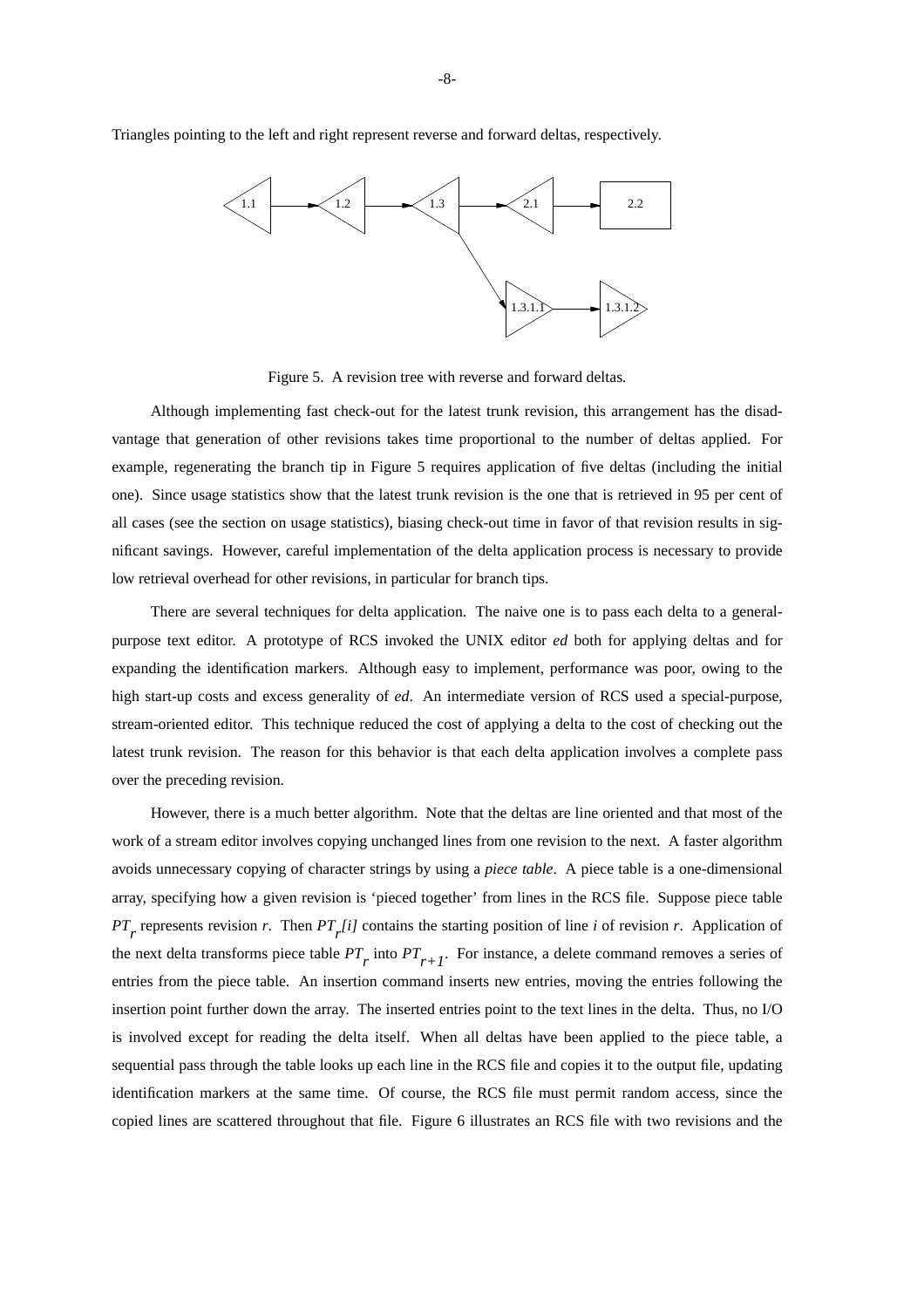corresponding piece tables.

*Figure 6 is not available.*

## Figure 6. An RCS file and its piece tables

The piece table approach has the property that the time for applying a single delta is roughly determined by the size of the delta, and not by the size of the revision. For example, if a delta is 10 per cent of the size of a revision, then applying it takes only 10 per cent of the time to generate the latest trunk revision. (The stream editor would take 100 per cent.)

There is an important alternative for representing deltas that affects performance.  $SCCS<sup>3</sup>$ , a precursor of RCS, uses *interleaved* deltas. A file containing interleaved deltas is partitioned into blocks of lines. Each block has a header that specifies to which revision(s) the block belongs. The blocks are sorted out in such a way that a single pass over the file can pick up all the lines belonging to a given revision. Thus, the regeneration time for all revisions is the same: all headers must be inspected, and the associated blocks either copied or skipped. As the number of revisions increases, the cost of retrieving any revision is much higher than the cost of checking out the latest trunk revision with reverse deltas. A detailed comparison of SCCS's interleaved deltas and RCS's reverse deltas can be found in Reference 4. This reference considers the version of RCS with the stream editor only. The piece table method improves performance further, so that RCS is always faster than SCCS, except if 10 or more deltas are applied.

Additional speed-up for both delta methods can be obtained by caching the most recently generated revision, as has been implemented in DSEE.<sup>5</sup> With caching, access time to frequently used revisions can approach normal file access time, at the cost of some additional space.

## **4. Locking: A Controversial Issue**

The locking mechanism for RCS was difficult to design. The problem and its solution are first presented in their 'pure' form, followed by a discussion of the complications caused by 'real-world' considerations.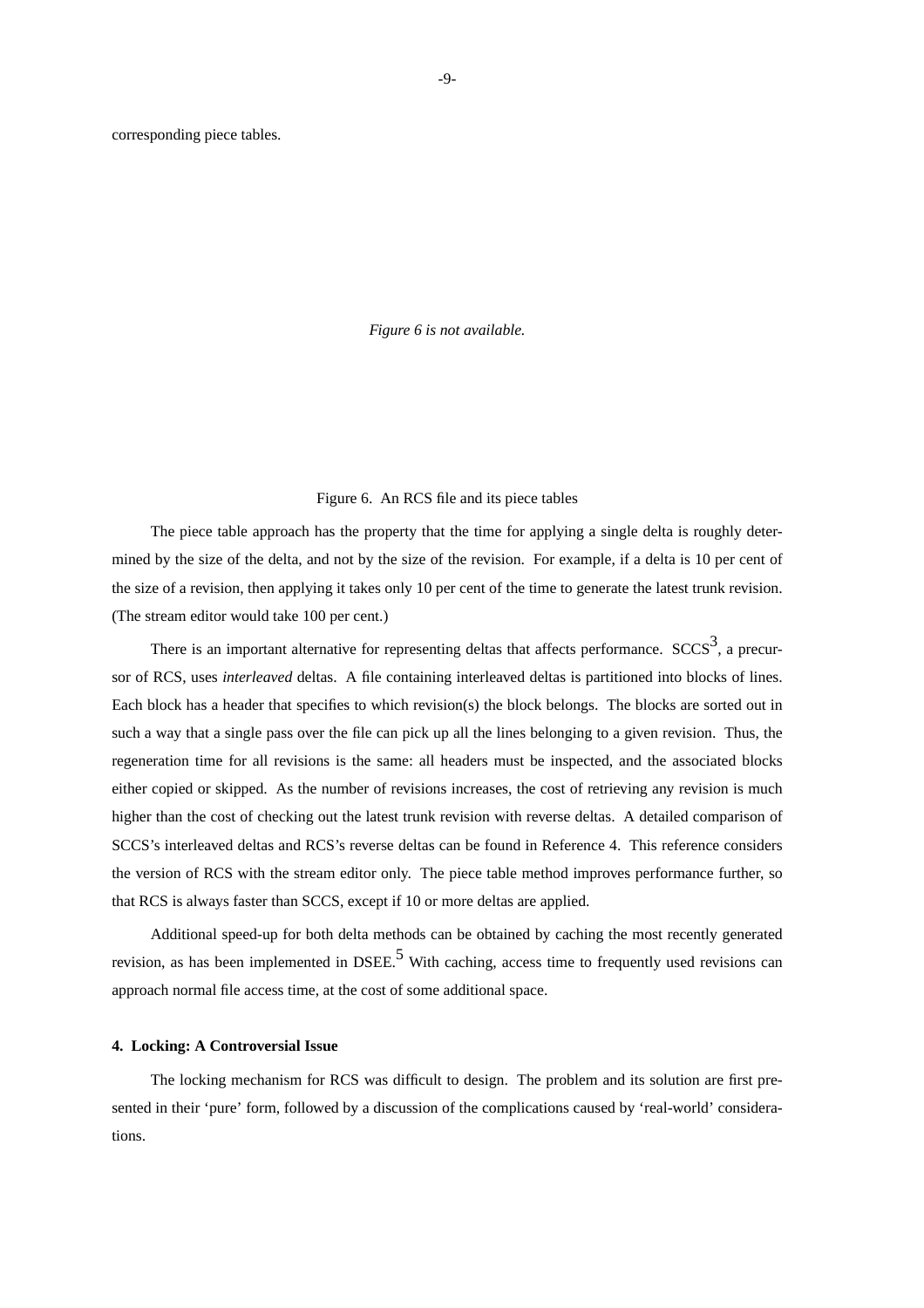RCS must prevent two or more persons from depositing competing changes of the same revision. Suppose two programmers check out revision 2.4 and modify it. Programmer A checks in a revision before programmer B. Unfortunately, programmer B has not seen A's changes, so the effect is that A's changes are covered up by B's deposit. A's changes are not lost since all revisions are saved, but they are confined to a single revision.‡

This conflict is prevented in RCS by locking. Whenever someone intends to edit a revision (as opposed to reading or compiling it), the revision should be checked out and locked, using the *−l* option on *co*. On subsequent check-in, *ci* tests the lock and then removes it. At most one programmer at a time may lock a particular revision, and only this programmer may check in the succeeding revision. Thus, while a revision is locked, it is the exclusive responsibility of the locker.

An important maxim for software tools like RCS is that they must not stand in the way of making progress with a project. This consideration leads to several weakenings of the locking mechanism. First of all, even if a revision is locked, it can still be checked out. This is necessary if other people wish to compile or inspect the locked revision while the next one is in preparation. The only operations they cannot do are to lock the revision or to check in the succeeding one. Secondly, check-in operations on other branches in the RCS file are still possible; the locking of one revision does not affect any other revision. Thirdly, revisions are occasionally locked for a long period of time because a programmer is absent or otherwise unable to complete the assignment. If another programmer has to make a pressing change, there are the following three alternatives for making progress: a) find out who is holding the lock and ask that person to release it; b) check out the locked revision, modify it, check it in on a branch, and merge the changes later; c) break the lock. Breaking a lock leaves a highly visible trace, namely an electronic mail message that is sent automatically to the holder of the lock, recording the breaker and a commentary requested from him. Thus, breaking locks is tolerated under certain circumstances, but will not go unnoticed. Experience has shown that the automatic mail message attaches a high enough stigma to lock breaking, such that programmers break locks only in real emergencies, or when a co-worker resigns and leaves locked revisions behind.

If an RCS file is private, i.e., when a programmer owns an RCS file and does not expect anyone else to perform check-in operations, locking is an unnecessary nuisance. In this case, the 'strict locking feature' discussed earlier may be disabled, provided that file protection is set such that only the owner may write the RCS file. This has the effect that only the owner can check-in revisions, and that no lock is needed for doing so.

As added protection, each RCS file contains an access list that specifies the users who may execute update operations. If an access list is empty, only normal UNIX file protection applies. Thus, the access list is useful for restricting the set of people who would otherwise have update permission. Just as with locking, the access list has no effect on read-only operations such as *co*. This approach is consistent with

<sup>‡</sup> Note that this problem is entirely different from the atomicity problem. Atomicity means that concurrent update operations on the same RCS file cannot be permitted, because that may result in inconsistent data. Atomic updates are essential (and implemented in RCS), but do not solve the conflict discussed here.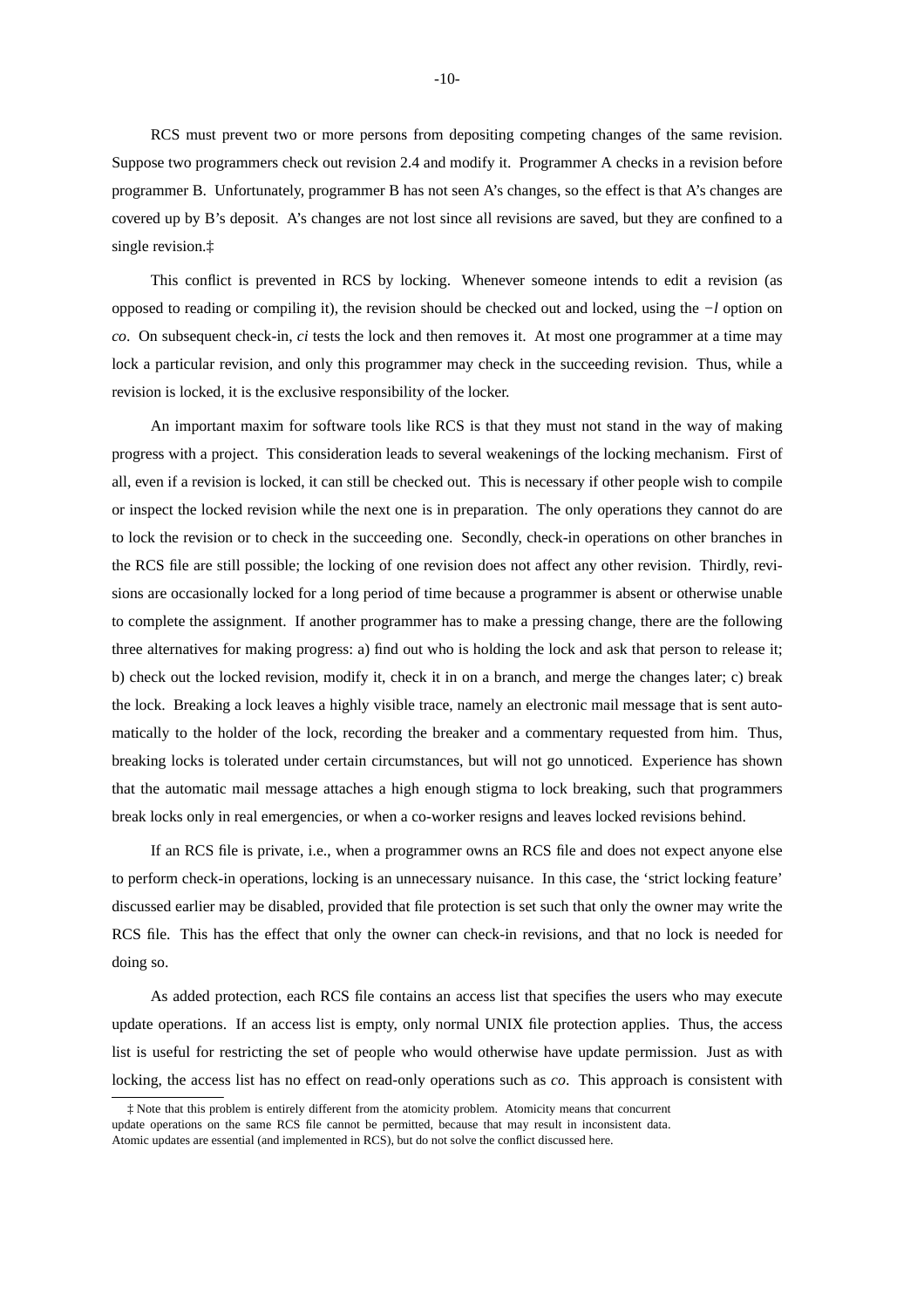the UNIX philosophy of openness, which contributes to a productive software development environment.

### **5. Configuration Management**

The preceding sections described how RCS deals with revisions of individual components; this section discusses how to handle configurations. A configuration is a set of revisions, where each revision comes from a different revision group, and the revisions are selected according to a certain criterion. For example, in order to build a functioning compiler, the 'right' revisions from the scanner, the parser, the optimizer and the code generator must be combined. RCS, in conjunction with MAKE, provides a number of facilities to effect a smooth selection.

# **5.1. RCS Selection Functions**

## *Default selection*

During development, the usual selection criterion is to choose the latest revision of all components. The *co* command makes this selection by default. For example, the command

*co \*,v*

retrieves the latest revision on the default branch of each RCS file in the current directory. The default branch is usually the trunk, but may be set to be a side branch. Side branches as defaults are needed in distributed software development, as discussed in the section on the RCS revision tree.

### *Release based selection*

Specifying a release or branch number selects the latest revision in that release or branch. For instance,

*co −r2 \*,v*

retrieves the latest revision with release number 2 from each RCS file. This selection is convenient if a release has been completed and development has moved on to the next release.

## *State and author based selection*

If the highest level number within a given release number is not the desired one, the state attribute can help. For example,

# *co −r2 −sReleased \*,v*

retrieves the latest revision with release number 2 whose state attribute is 'Released'. Of course, the state attribute has to be set appropriately, using the *ci* or *rcs* commands. Another alternative is to select a revision by its author, using the *−w* option.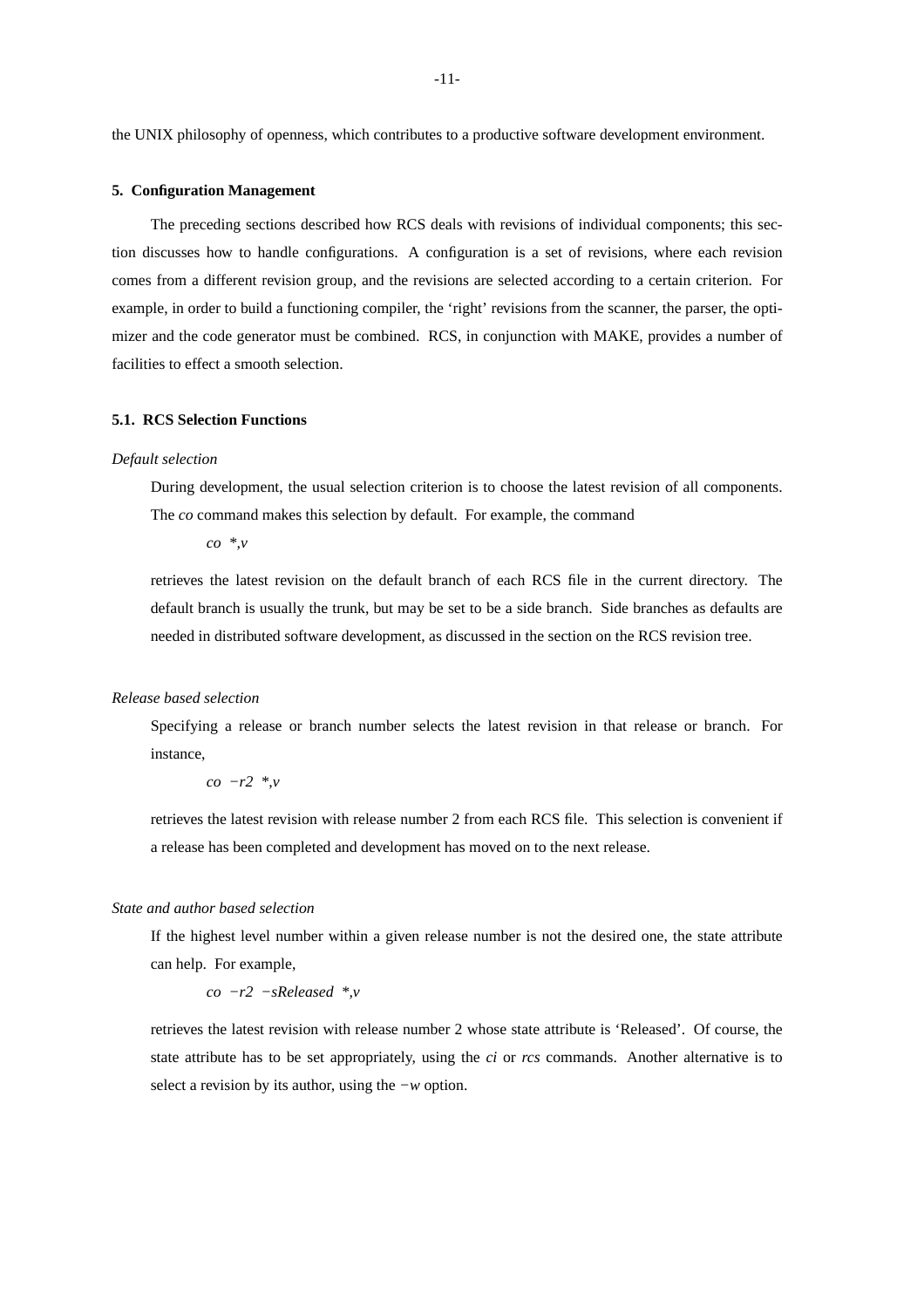### *Date based selection*

Revisions may also be selected by date. Suppose a release of an entire system was completed and current on March 4, at 1:00 p.m. local time. Then the command

*co −d'March 4, 1:00 pm LT' \*,v*

checks out all the components of that release, independent of the numbering. The *−d* option specifies a 'cutoff date', i.e., the revision selected has a check-in date that is closest to, but not after the date given.

### *Name based selection*

The most powerful selection function is based on assigning symbolic names to revisions and branches. In large systems, a single release number or date is not sufficient to collect the appropriate revisions from all groups. For example, suppose one wishes to combine release 2 of one subsystem and release 15 of another. Most likely, the creation dates of those releases differ also. Thus, a single revision number or date passed to the *co* command will not suffice to select the right revisions. Symbolic revision numbers solve this problem. Each RCS file may contain a set of symbolic names that are mapped to numeric revision numbers. For example, assume the symbol *V3* is bound to release number 2 in file *s,v*, and to revision number 15.9 in *t,v*. Then the single command

*co −rV3 s,v t,v*

retrieves the latest revision of release 2 from  $s, v$ , and revision 15.9 from  $t, v$ . In a large system with many modules, checking out all revisions with one command greatly simplifies configuration management.

Judicious use of symbolic revision numbers helps with organizing large configurations. A special command, *rcsfreeze*, assigns a symbolic revision number to a selected revision in every RCS file. *Rcsfreeze* effectively freezes a configuration. The assigned symbolic revision number selects all components of the configuration. If necessary, symbolic numbers may even be intermixed with numeric ones. Thus, *V3.5* in the above example would select revision 2.5 in *s,v* and branch 15.9.5 in *t,v*.

The options *−r*, *−s*, *−w* and *−d* may be combined. If a branch is given, the latest revision on that branch satisfying all conditions is retrieved; otherwise, the default branch is used.

# **5.2. Combining MAKE and RCS**

 $MAKE<sup>1</sup>$  is a program that processes configurations. It is driven by configuration specifications recorded in a special file, called a 'Makefile'. MAKE avoids redundant processing steps by comparing creation dates of source and processed objects. For example, when instructed to compile all modules of a given system, it only recompiles those source modules that were changed since they were processed last.

MAKE has been extended with an auto-checkout feature for RCS.\* When a certain file to be \* This auto-checkout extension is available only in some versions of MAKE, e.g. GNU MAKE.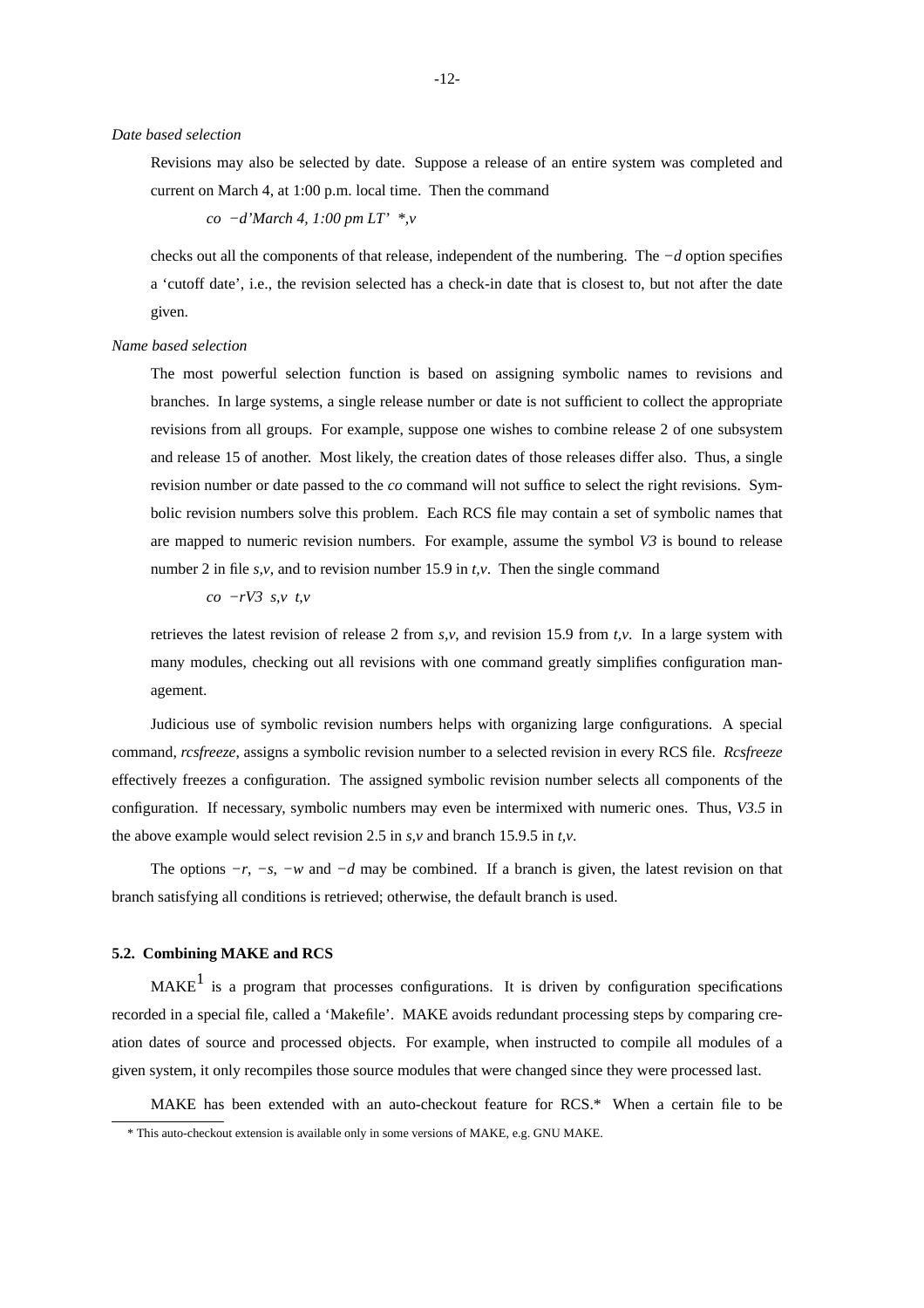processed is not present, MAKE attempts a check-out operation. If successful, MAKE performs the required processing, and then deletes the checked out file to conserve space. The selection parameters discussed above can be passed to MAKE either as parameters, or directly embedded in the Makefile. MAKE has also been extended to search the subdirectory named *RCS* for needed files, rather than just the current working directory. However, if a working file is present, MAKE totally ignores the corresponding RCS file and uses the working file. (In newer versions of MAKE distributed by AT&T and others, auto-checkout can be achieved with the rule DEFAULT, instead of a special extension of MAKE. However, a file checked out by the rule DEFAULT will not be deleted after processing. *Rcsclean* can be used for that purpose.)

With auto-checkout, RCS/MAKE can effect a selection rule especially tuned for multi-person software development and maintenance. In these situations, programmers should obtain configurations that consist of the revisions they have personally checked out plus the latest checked in revision of all other revision groups. This schema can be set up as follows.

Each programmer chooses a working directory and places into it a symbolic link, named *RCS*, to the directory containing the relevant RCS files. The symbolic link makes sure that *co* and *ci* operations need only specify the working files, and that the Makefile need not be changed. The programmer then checks out the needed files and modifies them. If MAKE is invoked, it composes configurations by selecting those revisions that are checked out, and the rest from the subdirectory *RCS*. The latter selection may be controlled by a symbolic revision number or any of the other selection criteria. If there are several programmers editing in separate working directories, they are insulated from each other's changes until checking in their modifications.

Similarly, a maintainer can recreate an older configuration by starting to work in an empty working directory. During the initial MAKE invocation, all revisions are selected from RCS files. As the maintainer checks out files and modifies them, a new configuration is gradually built up. Every time MAKE is invoked, it substitutes the modified revisions into the configuration being manipulated.

A final application of RCS is to use it for storing Makefiles. Revision groups of Makefiles represent multiple versions of configurations. Whenever a configuration is baselined or distributed, the best approach is to unambiguously fix the configuration with a symbolic revision number by calling *rcsfreeze*, to embed that symbol into the Makefile, and to check in the Makefile (using the same symbolic revision number). With this approach, old configurations can be regenerated easily and reliably.

#### **6. Usage Statistics**

The following usage statistics were collected on two DEC VAX-11/780 computers of the Purdue Computer Science Department. Both machines are mainly used for research purposes. Thus, the data reflect an environment in which the majority of projects involve prototyping and advanced software development, but relatively little long-term maintenance.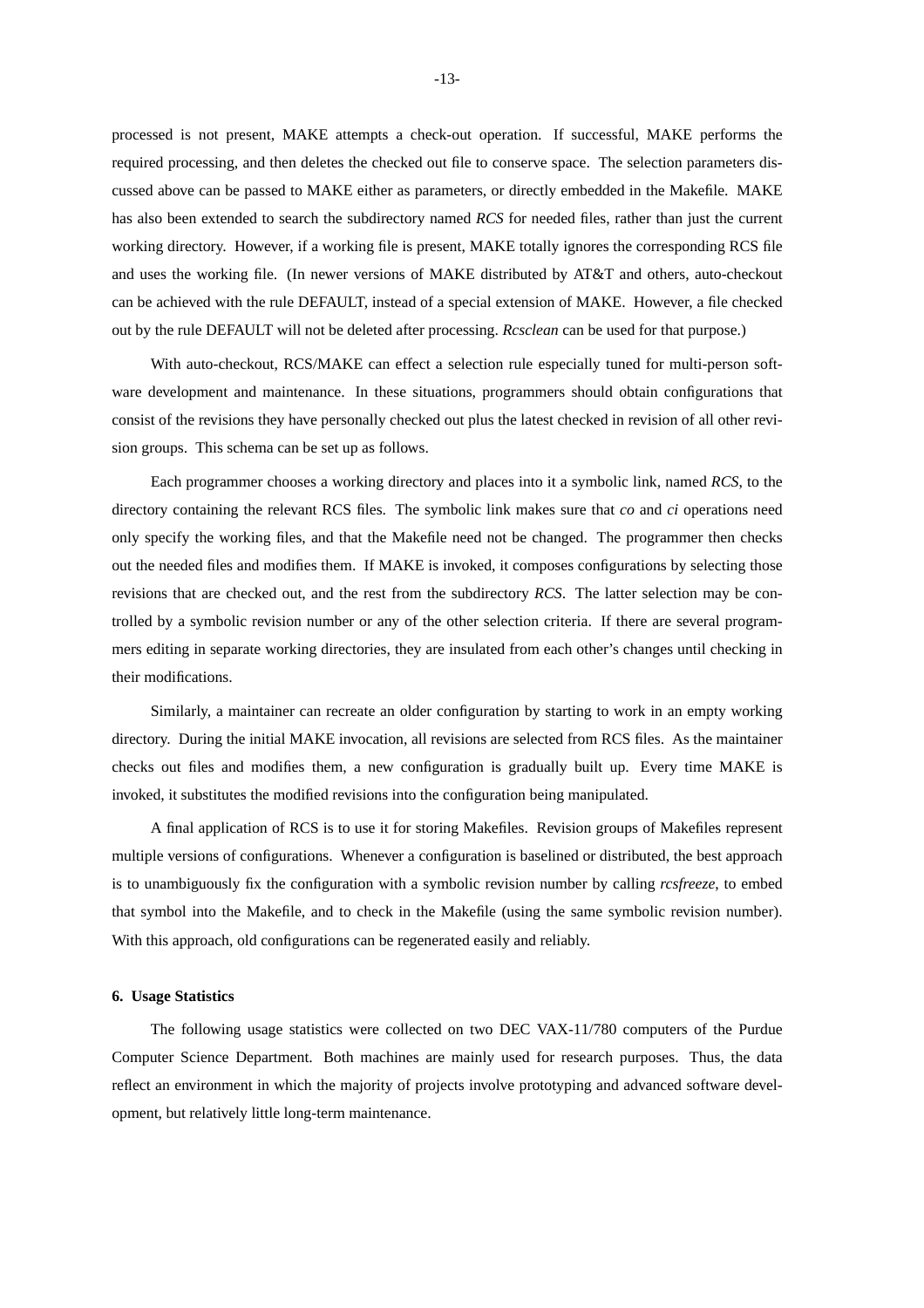For the first experiment, the *ci* and *co* operations were instrumented to log the number of backward and forward deltas applied. The data were collected during a 13 month period from Dec. 1982 to Dec. 1983. Table I summarizes the results.

| Operation   | Total      | Total deltas | Mean deltas | <b>Operations</b> |         |     | <b>Branch</b> |
|-------------|------------|--------------|-------------|-------------------|---------|-----|---------------|
|             | operations | applied      | applied     | with $>1$ delta   |         |     | operations    |
| $_{\rm CO}$ | 7867       | 9320         | 1.18        | 509               | (6%)    | 203 | (3%)          |
| C1          | 3468       | 2207         | 0.64        | 85                | $(2\%)$ | 75  | (2%)          |
| ci & co     | 11335      | 11527        | 1.02        | 594               | (5%)    | 278 | (2%)          |

Table I. Statistics for *co* and *ci* operations.

The first two lines show statistics for check-out and check-in; the third line shows the combination. Recall that *ci* performs an implicit check-out to obtain a revision for computing the delta. In all measures presented, the most recent revision (stored intact) counts as one delta. The number of deltas applied represents the number of passes necessary, where the first 'pass' is a copying step.

Note that the check-out operation is executed more than twice as frequently as the check-in operation. The fourth column gives the mean number of deltas applied in all three cases. For *ci*, the mean number of deltas applied is less than one. The reasons are that the initial check-in requires no delta at all, and that the only time *ci* requires more than one delta is for branches. Column 5 shows the actual number of operations that applied more than one delta. The last column indicates that branches were not used often.

The last three columns demonstrate that the most recent trunk revision is by far the most frequently accessed. For RCS, check-out of this revision is a simple copy operation, which is the absolute minimum given the copy-semantics of *co*. Access to older revisions and branches is more common in non-academic environments, yet even if access to older deltas were an order of magnitude more frequent, the combined average number of deltas applied would still be below 1.2. Since RCS is faster than SCCS until up to 10 delta applications, reverse deltas are clearly the method of choice.

The second experiment, conducted in March of 1984, involved surveying the existing RCS files on our two machines. The goal was to determine the mean number of revisions per RCS file, as well as the space consumed by them. Table II shows the results. (Tables I and II were produced at different times and are unrelated.)

|                               | <b>Total RCS</b><br>files | Total<br>revisions | Mean<br>revisions | Mean size of<br>RCS files | Mean size of<br>revisions | Overhead |
|-------------------------------|---------------------------|--------------------|-------------------|---------------------------|---------------------------|----------|
| All files                     | 8033                      | 11133              | 1.39              | 6156                      | 5585                      | 1.10     |
| Files with<br>$\geq$ 2 deltas | 1477                      | 4578               | 3.10              | 8074                      | 6041                      | 1.34     |

# Table II. Statistics for RCS files.

The mean number of revisions per RCS file is 1.39. Columns 5 and 6 show the mean sizes (in bytes) of an RCS file and of the latest revision of each RCS file, respectively. The 'overhead' column contains the ratio of the mean sizes. Assuming that all revisions in an RCS file are approximately the same size, this ratio gives a measure of the space consumed by the extra revisions.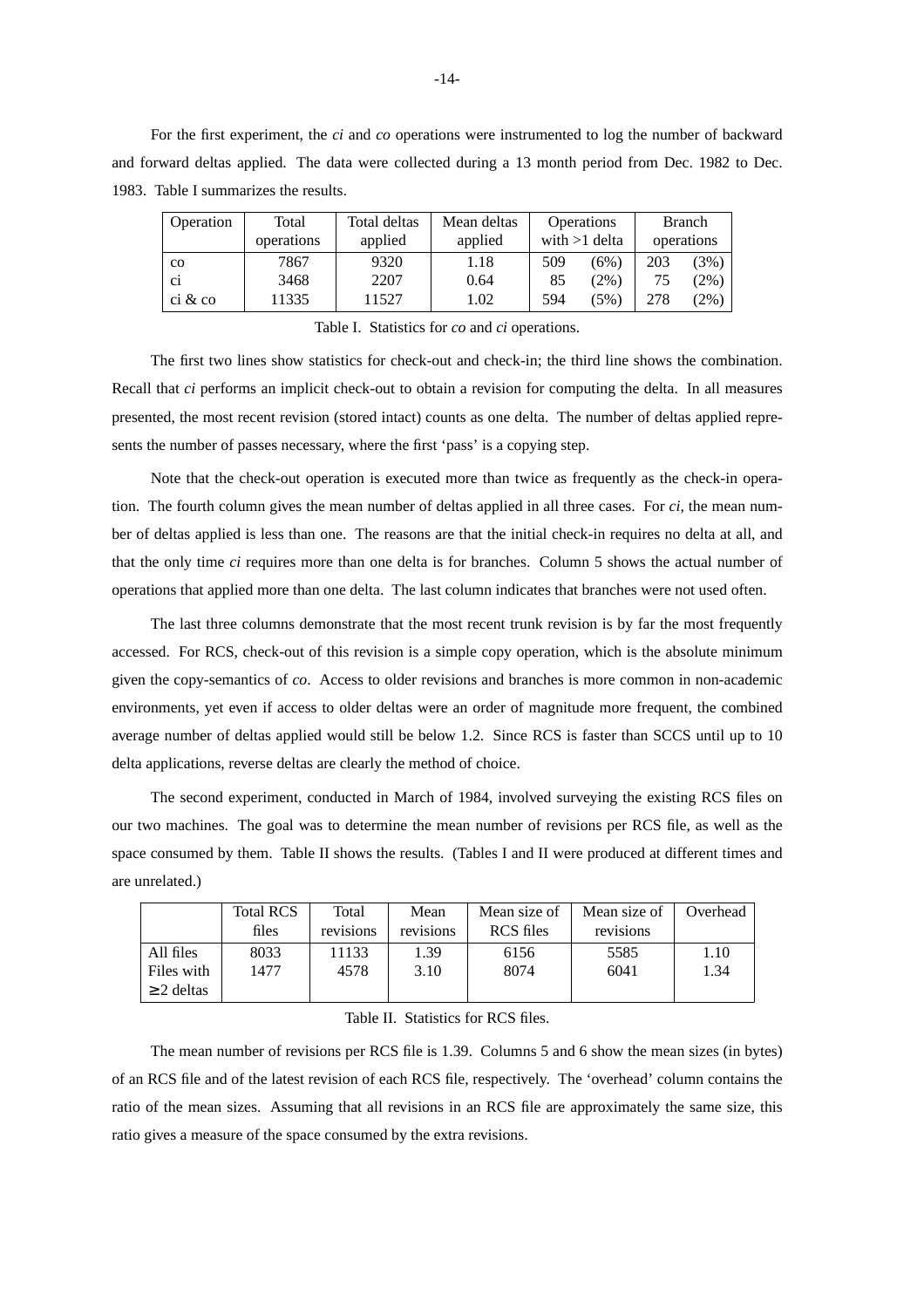In our sample, over 80 per cent of the RCS files contained only a single revision. The reason is that our systems programmers routinely check in all source files on the distribution tapes, even though they may never touch them again. To get a better indication of how much space savings are possible with deltas, all measures with those files that contained 2 or more revisions were recomputed. Only for those files is RCS necessary. As shown in the second line, the average number of revisions for those files is 3.10, with an overhead of 1.34. This means that the extra 2.10 deltas require 34 per cent extra space, or 16 per cent per extra revision. Rochkind<sup>3</sup> measured the space consumed by SCCS, and reported an average of 5 revisions per group and an overhead of 1.37 (or about 9 per cent per extra revision). In a later paper, Glasser<sup>6</sup> observed an average of 7 revisions per group in a single, large project, but provided no overhead figure. In his paper on DSEE<sup>5</sup>, Leblang reported that delta storage combined with blank compression results in an overhead of a mere 1−2 per cent per revision. Since leading blanks accounted for about 20 per cent of the surveyed Pascal programs, a revision group with 5−10 members was smaller than a single cleartext copy.

The above observations demonstrate clearly that the space needed for extra revisions is small. With delta storage, the luxury of keeping multiple revisions online is certainly affordable. In fact, introducing a system with delta storage may reduce storage requirements, because programmers often save back-up copies anyway. Since back-up copies are stored much more efficiently with deltas, introducing a system such as RCS may actually free a considerable amount of space.

#### **7. Survey of Version Control Tools**

The need to keep back-up copies of software arose when programs and data were no longer stored on paper media, but were entered from terminals and stored on disk. Back-up copies are desirable for reliability, and many modern editors automatically save a back-up copy for every file touched. This strategy is valuable for short-term back-ups, but not suitable for long-term version control, since an existing back-up copy is overwritten whenever the corresponding file is edited.

Tape archives are suitable for long-term, offline storage. If all changed files are dumped on a back-up tape once per day, old revisions remain accessible. However, tape archives are unsatisfactory for version control in several ways. First, backing up the file system every 24 hours does not capture intermediate revisions. Secondly, the old revisions are not online, and accessing them is tedious and time-consuming. In particular, it is impractical to compare several old revisions of a group, because that may require mounting and searching several tapes. Tape archives are important fail-safe tools in the event of catastrophic disk failures or accidental deletions, but they are ill-suited for version control. Conversely, version control tools do not obviate the need for tape archives.

A natural technique for keeping several old revisions online is to never delete a file. Editing a file simply creates a new file with the same name, but with a different sequence number. This technique, available as an option in DEC's VMS operating system, turns out to be inadequate for version control. First, it is prohibitively expensive in terms of storage costs, especially since no data compression techniques are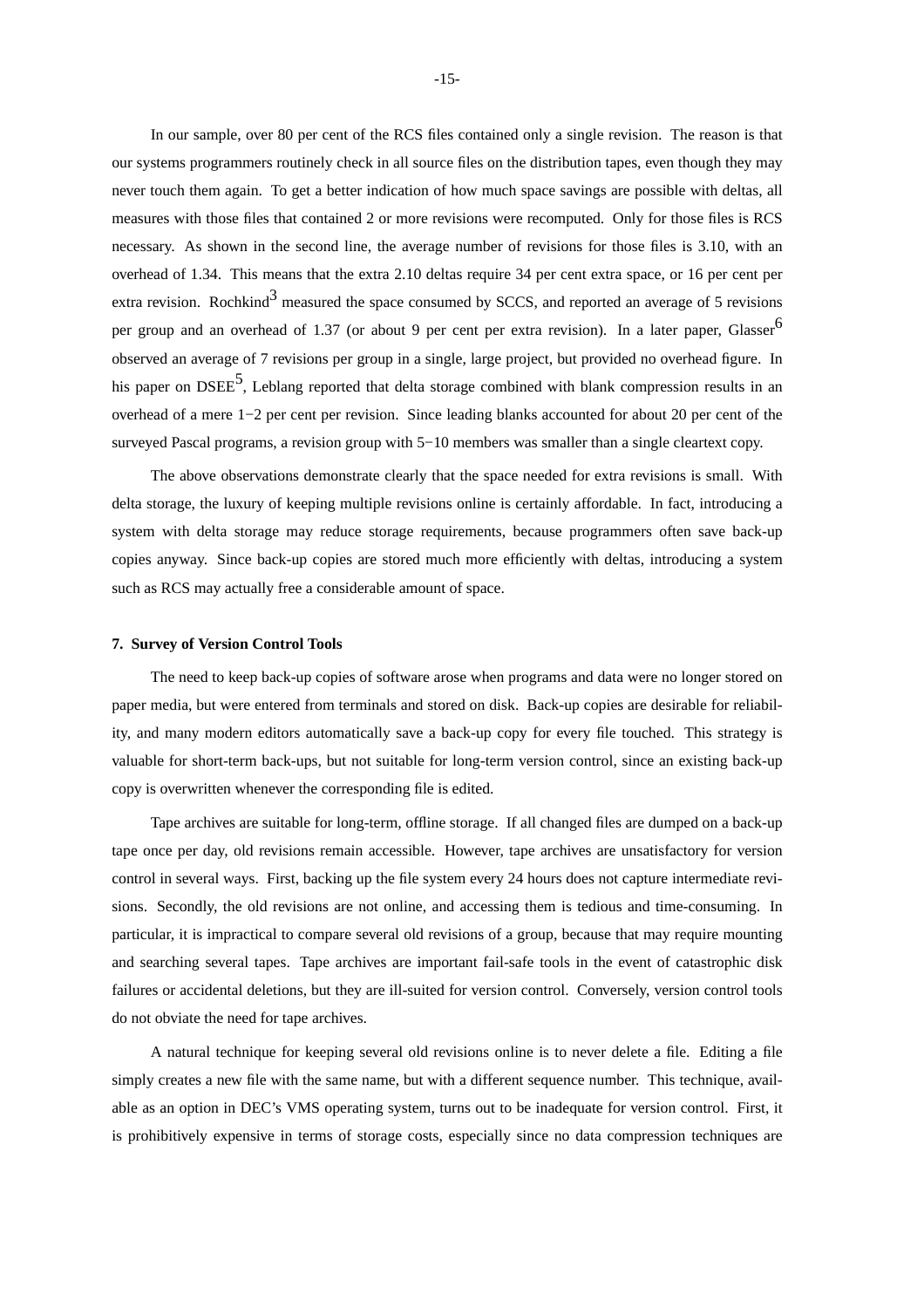employed. Secondly, indiscriminately storing every change produces too many revisions, and programmers have difficulties distinguishing them. The proliferation of revisions forces programmers to spend much time on finding and deleting useless files. Thirdly, most of the support functions like locking, logging, revision selection, and identification described in this paper are not available.

An alternative approach is to separate editing from revision control. The user may repeatedly edit a given revision, until freezing it with an explicit command. Once a revision is frozen, it is stored permanently and can no longer be modified. (In RCS, freezing a revisions is done with *ci*.) Editing a frozen revision implicitly creates a new one, which can again be changed repeatedly until it is frozen itself. This approach saves exactly those revisions that the user considers important, and keeps the number of revisions manageable. IBM's CLEAR/CASTER<sup>7</sup>, AT&T's SCCS<sup>3</sup>, CMU's SDC<sup>8</sup> and DEC's CMS<sup>9</sup>, are examples of version control systems using this approach. CLEAR/CASTER maintains a data base of programs, specifications, documentation and messages, using deltas. Its goal is to provide control over the development process from a management viewpoint. SCCS stores multiple revisions of source text in an ancestral tree, records a log entry for each revision, provides access control, and has facilities for uniquely identifying each revision. An efficient delta technique reduces the space consumed by each revision group. SDC is much simpler than SCCS because it stores not more than two revisions. However, it maintains a complete log for all old revisions, some of which may be on back-up tape. CMS, like SCCS, manages tree-structured revision groups, but offers no identification mechanism.

Tools for dealing with configurations are still in a state of flux. SCCS, SDC and CMS can be combined with MAKE or MAKE-like programs. Since flexible selection rules are missing from all these tools, it is sometimes difficult to specify precisely which revision of each group should be passed to MAKE for building a desired configuration. The Xerox Cedar system  $^{10}$  provides a 'System Modeller' that can rebuild a configuration from an arbitrary set of module revisions. The revisions of a module are only distinguished by creation time, and there is no tool for managing groups. Since the selection rules are primitive, the System Modeller appears to be somewhat tedious to use. Apollo's  $DSEE^{5}$  is a sophisticated software engineering environment. It manages revision groups in a way similar to SCCS and CMS. Configurations are built using 'configuration threads'. A configuration thread states which revision of each group named in a configuration should be chosen. A configuration thread may contain dynamic specifiers (e.g., 'choose the revisions I am currently working on, and the most recent revisions otherwise'), which are bound automatically at build time. It also provides a notification mechanism for alerting maintainers about the need to rebuild a system after a change.

RCS is based on a general model for describing multi-version/multi-configuration systems<sup>11</sup>. The model describes systems using AND/OR graphs, where AND nodes represent configurations, and OR nodes represent version groups. The model gives rise to a suit of selection rules for composing configurations, almost all of which are implemented in RCS. The revisions selected by RCS are passed to MAKE for configuration building. Revision group management is modelled after SCCS. RCS retains SCCS's best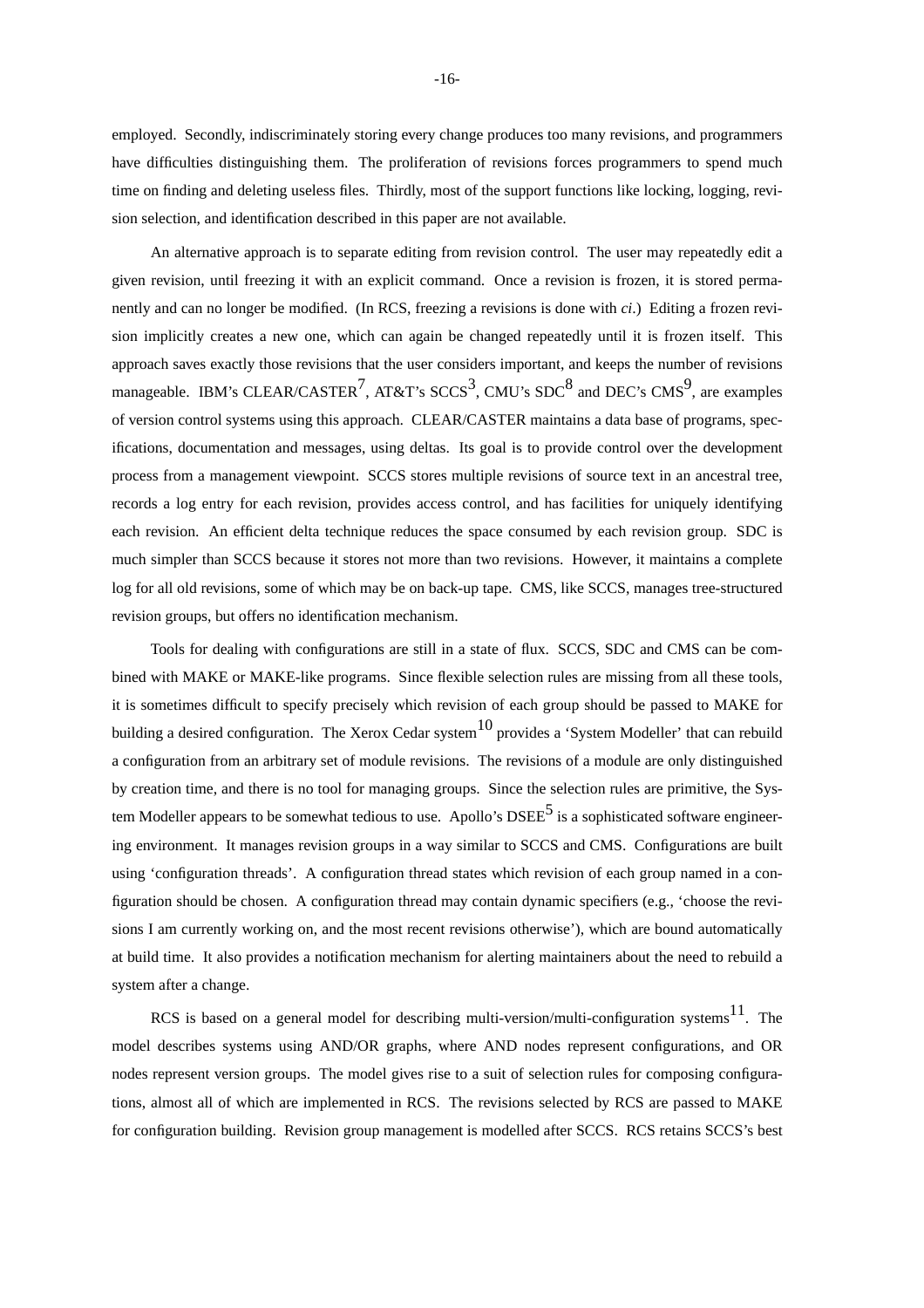features, but offers a significantly simpler user interface, flexible selection rules, adequate integration with MAKE and improved identification. A detailed comparison of RCS and SCCS appears in Reference 4.

An important component of all revision control systems is a program for computing deltas. SCCS and RCS use the program  $\text{diff}^2$ , which first computes the longest common substring of two revisions, and then produces the delta from that substring. The delta is simply an edit script consisting of deletion and insertion commands that generate one revision from the other.

A delta based on a longest common substring is not necessarily minimal, because it does not take advantage of crossing block moves. Crossing block moves arise if two or more blocks of lines (e.g., procedures) appear in a different order in two revisions. An edit script derived from a longest common substring first deletes the shorter of the two blocks, and then reinserts it. Heckel<sup>12</sup> proposed an algorithm for detecting block moves, but since the algorithm is based on heuristics, there are conditions under which the generated delta is far from minimal. DSEE uses this algorithm combined with blank compression, apparently with satisfactory overall results. A new algorithm that is guaranteed to produce a minimal delta based on block moves appears in Reference 13. A future release of RCS will use this algorithm.

*Acknowledgements*: Many people have helped make RCS a success by contributed criticisms, suggestions, corrections, and even whole new commands (including manual pages). The list of people is too long to be reproduced here, but my sincere thanks for their help and goodwill goes to all of them.

### **Appendix: Synopsis of RCS Operations**

#### *ci* **− check in revisions**

*Ci* stores the contents of a working file into the corresponding RCS file as a new revision. If the RCS file doesn't exist, *ci* creates it. *Ci* removes the working file, unless one of the options *−u* or *−l* is present. For each check-in, *ci* asks for a commentary describing the changes relative to the previous revision.

*Ci* assigns the revision number given by the *−r* option; if that option is missing, it derives the number from the lock held by the user; if there is no lock and locking is not strict, *ci* increments the number of the latest revision on the trunk. A side branch can only be started by explicitly specifying its number with the *−r* option during check-in.

*Ci* also determines whether the revision to be checked in is different from the previous one, and asks whether to proceed if not. This facility simplifies check-in operations for large systems, because one need not remember which files were changed.

The option *−k* searches the checked in file for identification markers containing the attributes revision number, check-in date, author and state, and assigns these to the new revision rather than computing them. This option is useful for software distribution: Recipients of distributed software using RCS should check in updates with the *−k* option. This convention guarantees that revision numbers, check-in dates, etc., are the same at all sites.

## *co* **− check out revisions**

*Co* retrieves revisions according to revision number, date, author and state attributes. It either places the revision into the working file, or prints it on the standard output. *Co* always expands the identification markers.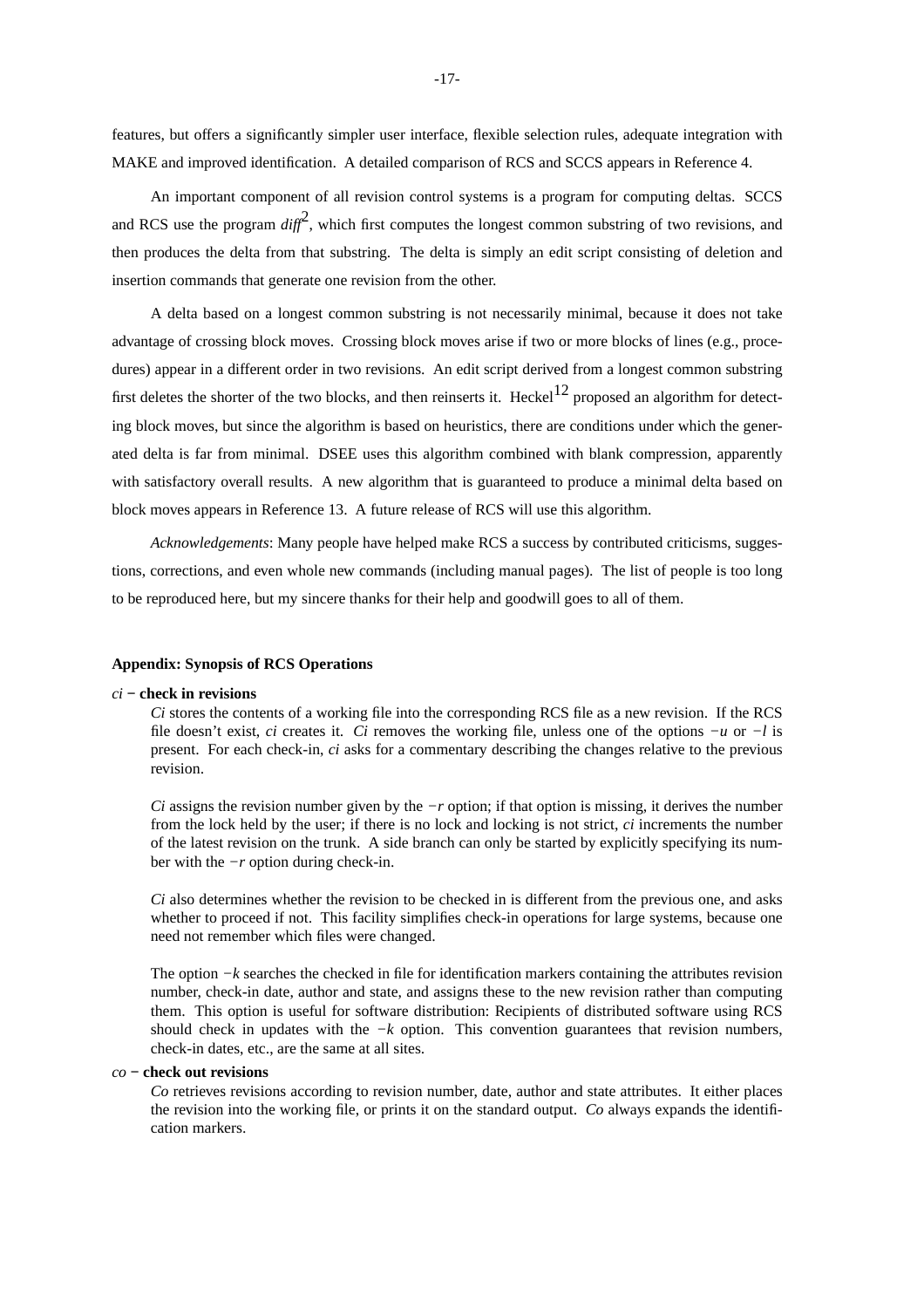### *ident* **− extract identification markers**

*Ident* extracts the identification markers expanded by *co* from any file and prints them.

## *rcs* **− change RCS file attributes**

*Rcs* is an administrative operation that changes access lists, locks, unlocks, breaks locks, toggles the strict-locking feature, sets state attributes and symbolic revision numbers, changes the description, and deletes revisions. A revision can only be deleted if it is not the fork of a side branch.

# *rcsclean* **− clean working directory**

*Rcsclean* removes working files that were checked out but never changed.\*

## *rcsdiff* **− compare revisions**

*Rcsdiff* compares two revisions and prints their difference, using the UNIX tool *diff*. One of the revisions compared may be checked out. This command is useful for finding out about changes.

# *rcsfreeze* **− freeze a configuration**

*Rcsfreeze* assigns the same symbolic revision number to a given revision in all RCS files. This command is useful for accurately recording a configuration.\*

#### *rcsmerge* **− merge revisions**

*Rcsmerge* merges two revisions, *rev1* and *rev2*, with respect to a common ancestor. A 3-way file comparison determines the segments of lines that are (a) the same in all three revisions, or (b) the same in 2 revisions, or (c) different in all three. For all segments of type (b) where  $revl$  is the differing revision, the segment in  $rev1$  replaces the corresponding segment of  $rev2$ . Type (c) indicates an overlapping change, is flagged as an error, and requires user intervention to select the correct alternative.

# *rlog* **− read log messages**

*Rlog* prints the log messages and other information in an RCS file.

<sup>\*</sup> The *rcsclean* and *rcsfreeze* commands are optional and are not always installed.